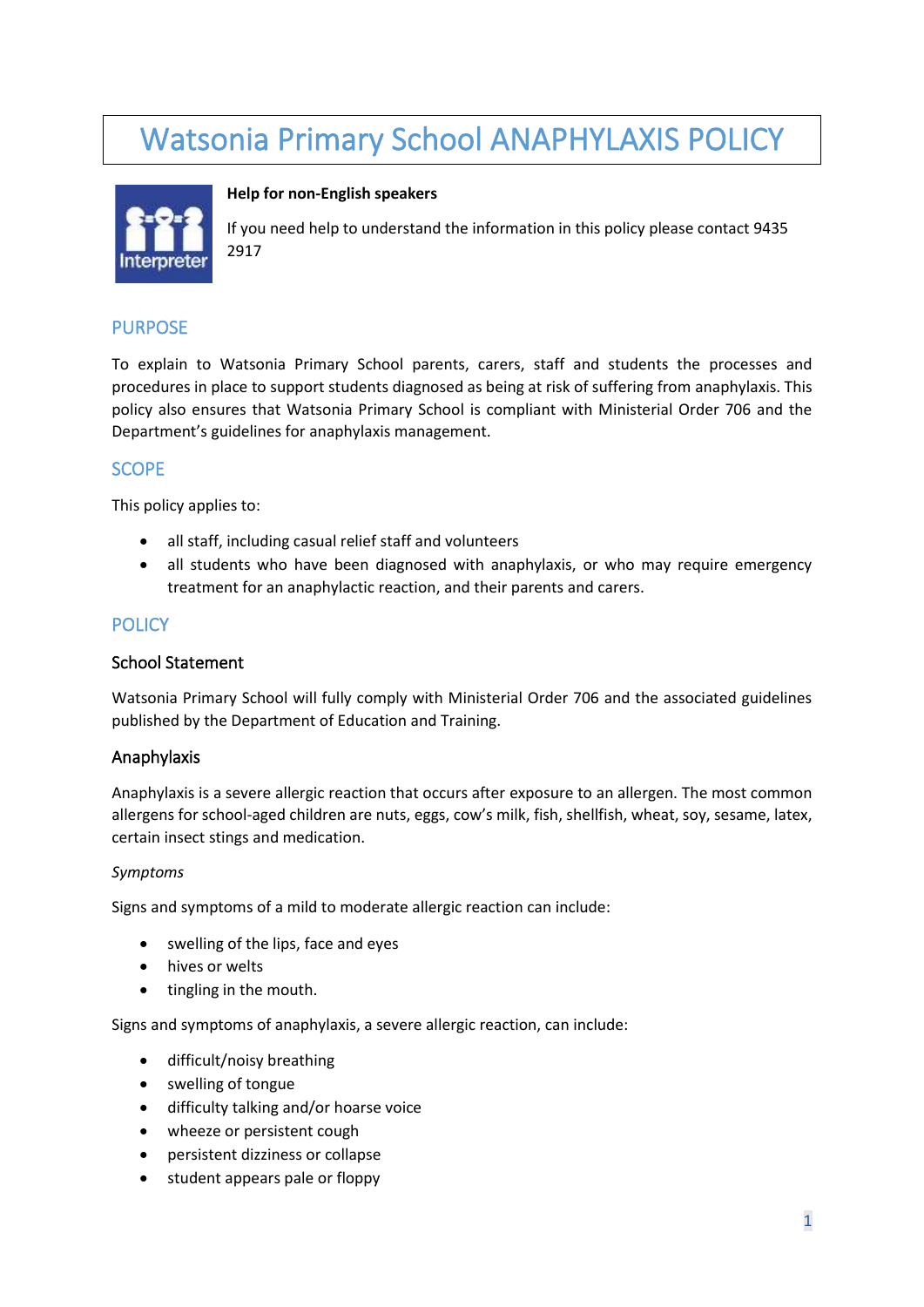• abdominal pain and/or vomiting.

Symptoms usually develop within ten minutes and up to two hours after exposure to an allergen, but can appear within a few minutes.

## *Treatment*

Adrenaline given as an injection into the muscle of the outer mid-thigh is the first aid treatment for anaphylaxis.

Individuals diagnosed as being at risk of anaphylaxis are prescribed an adrenaline autoinjector for use in an emergency. These adrenaline autoinjectors are designed so that anyone can use them in an emergency.

# Individual Anaphylaxis Management Plans

All students at Watsonia Primary School who are diagnosed by a medical practitioner as being at risk of suffering from an anaphylactic reaction must have an Individual Anaphylaxis Management Plan. When notified of an anaphylaxis diagnosis, the Principal of Watsonia Primary School is responsible for developing a plan in consultation with the student's parents/carers.

Where necessary, an Individual Anaphylaxis Management Plan will be in place as soon as practicable after a student enrols at Watsonia Primary School and where possible, before the student's first day.

Parents and carers must:

- obtain an ASCIA Action Plan for Anaphylaxis from the student's medical practitioner and provide a copy to the school as soon as practicable
- immediately inform the school in writing if there is a relevant change in the student's medical condition and obtain an updated ASCIA Action Plan for Anaphylaxis
- provide an up-to-date photo of the student for the ASCIA Action Plan for Anaphylaxis when that Plan is provided to the school and each time it is reviewed
- provide the school with a current adrenaline autoinjector for the student that has not expired;
- participate in annual reviews of the student's Plan.

Each student's Individual Anaphylaxis Management Plan must include:

- information about the student's medical condition that relates to allergies and the potential for anaphylactic reaction, including the type of allergies the student has
- information about the signs or symptoms the student might exhibit in the event of an allergic reaction based on a written diagnosis from a medical practitioner
- strategies to minimise the risk of exposure to known allergens while the student is under the care or supervision of school staff, including in the school yard, at camps and excursions, or at special events conducted, organised or attended by the school
- the name of the person(s) responsible for implementing the risk minimisation strategies, which have been identified in the Plan
- information about where the student's medication will be stored
- the student's emergency contact details
- an up-to-date ASCIA Action Plan for Anaphylaxis completed by the student's medical practitioner.

#### *Review and updates to Individual Anaphylaxis Management Plans*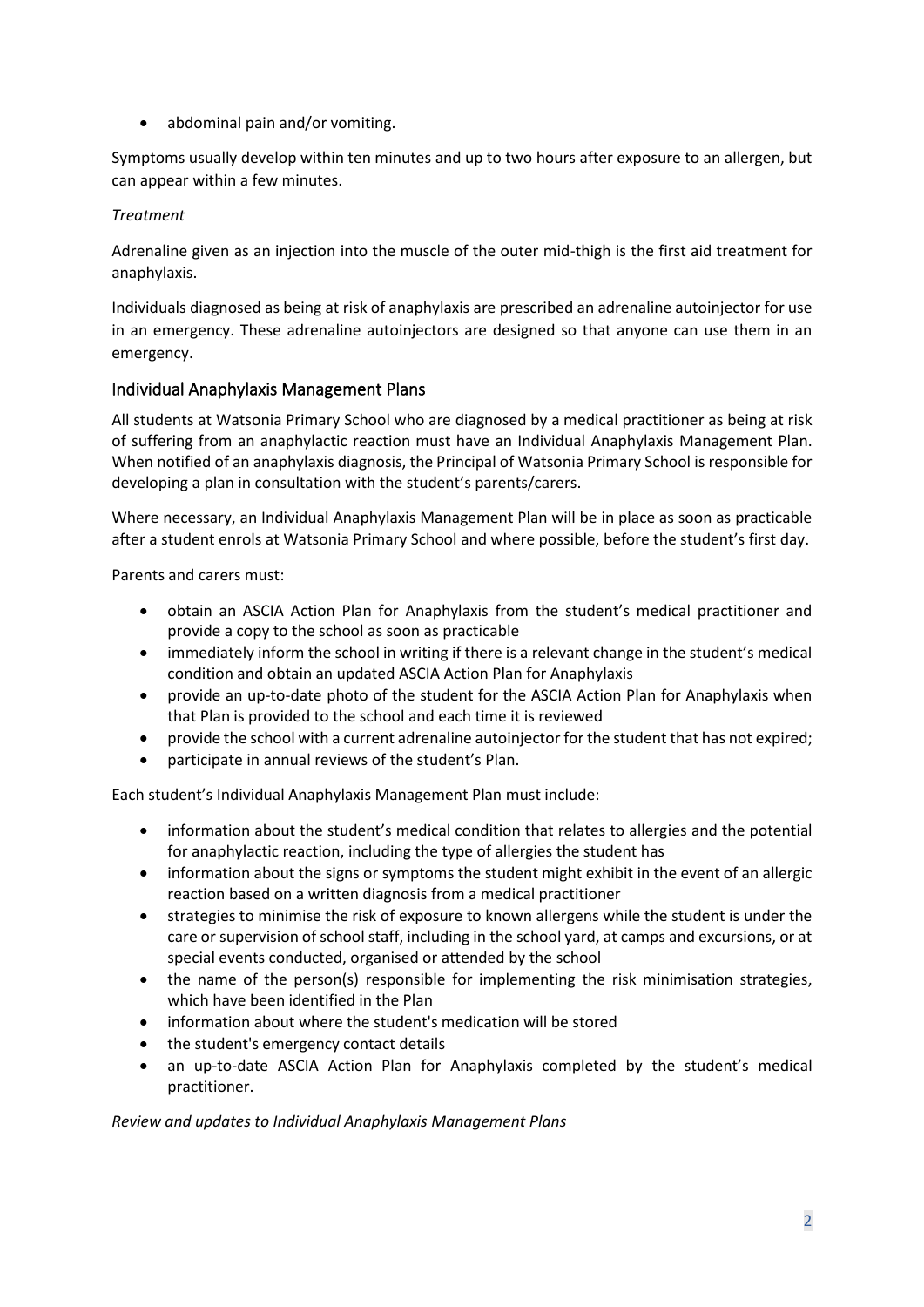A student's Individual Anaphylaxis Management Plan will be reviewed and updated on an annual basis in consultation with the student's parents/carers. The plan will also be reviewed and, where necessary, updated in the following circumstances:

- as soon as practicable after the student has an anaphylactic reaction at school
- if the student's medical condition, insofar as it relates to allergy and the potential for anaphylactic reaction, changes
- when the student is participating in an off-site activity, including camps and excursions, or at special events including fetes and concerts.

Our school may also consider updating a student's Individual Anaphylaxis Management Plan if there is an identified and significant increase in the student's potential risk of exposure to allergens at school.

## Location of plans and adrenaline autoinjectors

*A copy of each student's Individual Anaphylaxis Management Plan will be stored with their ASCIA Action Plan for Anaphylaxis in the classroom folder, in the yard duty folder and in the school's sick bay. The student's adrenaline autoinjector will be labelled with the child's name and kept in the class medical container in the sick bay.*

## Risk Minimisation Strategies

*To reduce the risk of a student suffering from an anaphylactic reaction at Watsonia Primary School, we have put in place the following strategies:*

- *staff and students are regularly reminded to wash their hands after eating;*
- *students are discouraged from sharing food including at eating times and school events.*
- *gloves are encouraged when picking up papers or rubbish in the playground;*
- *our online canteen offers clear contents of food choices*
- *year groups will be informed of allergens that must be avoided in advance of class parties, events or birthdays*
- *a general use adrenaline autoinjector will be stored in the, office as a back -up*
- *Planning for off-site activities will include risk minimisation strategies for students at risk of anaphylaxis including supervision requirements, appropriate number of trained staff, emergency response procedures and other risk controls appropriate to the activity and students attending.*

#### Adrenaline autoinjectors for general use

Watsonia Primary School will maintain an adrenaline autoinjector for general use, as a back-up to those provided by parents and carers for specific students, and also for students who may suffer from a first time reaction at school.

Adrenaline autoinjectors for general use will be stored at Admin Office and labelled "general use".

The Principal is responsible for arranging the purchase of adrenaline autoinjectors for general use, and will consider:

- the number of students enrolled at Watsonia Primary School at risk of anaphylaxis
- the accessibility of adrenaline autoinjectors supplied by parents
- the availability of a sufficient supply of autoinjectors for general use in different locations at the school, as well as at camps, excursions and events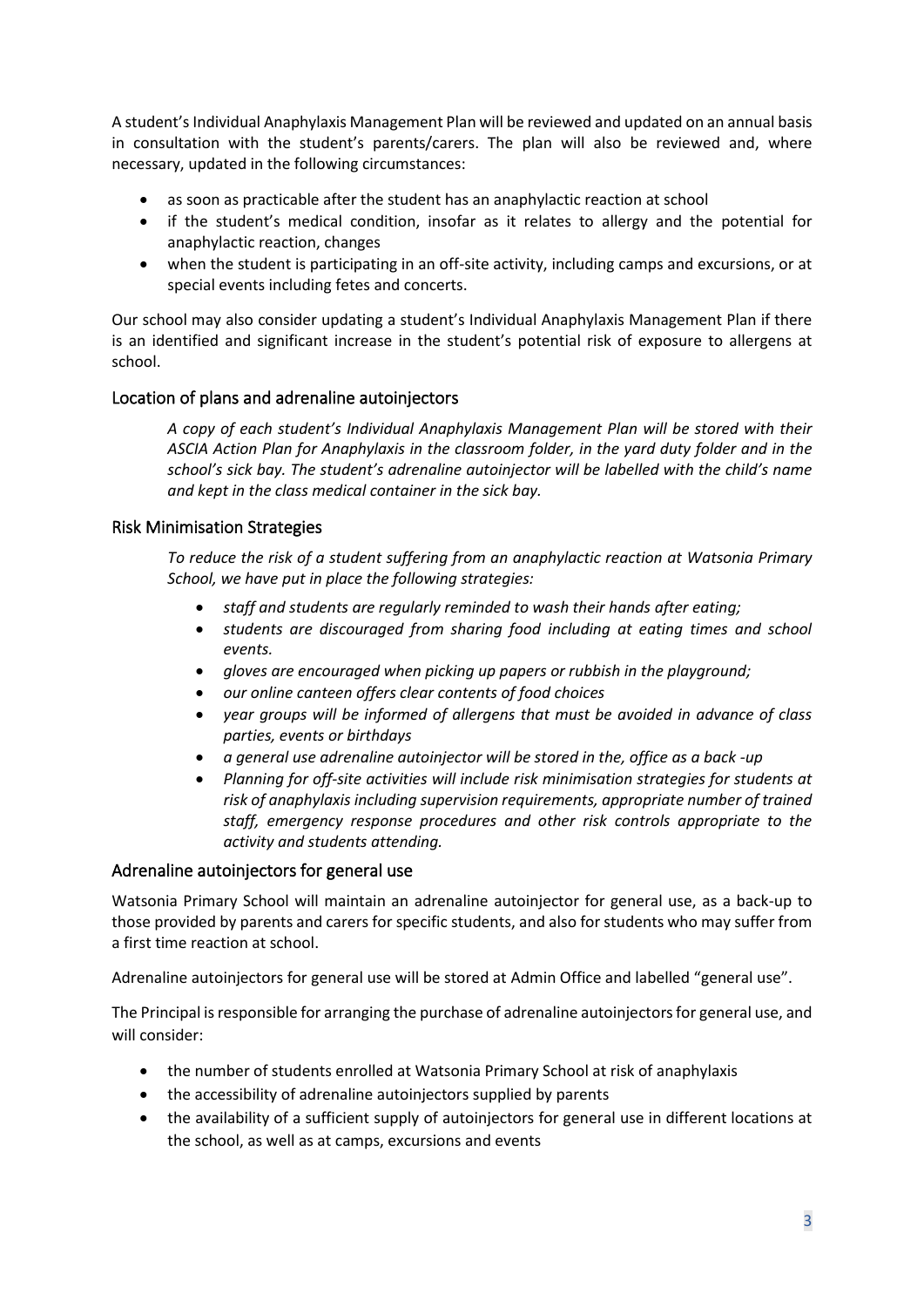- the limited life span of adrenaline autoinjectors, and the need for general use adrenaline autoinjectors to be replaced when used or prior to expiry
- the weight of the students at risk of anaphylaxis to determine the correct dosage of adrenaline autoinjector/s to purchase.

#### Emergency Response

In the event of an anaphylactic reaction, the emergency response procedures in this policy must be followed, together with the school's general first aid procedures, emergency response procedures and the student's Individual Anaphylaxis Management Plan.

A complete and up-to-date list of students identified as being at risk of anaphylaxis is maintained by Business Manager and stored at Sick Bay. For camps, excursions and special events, a designated staff member will be responsible for maintaining a list of students at risk of anaphylaxis attending the special event, together with their Individual Anaphylaxis Management Plans and adrenaline autoinjectors, where appropriate.

If a student experiences an anaphylactic reaction at school or during a school activity, school staff must:

| <b>Step</b> | <b>Action</b>                                                                                                                                                                                                                       |  |
|-------------|-------------------------------------------------------------------------------------------------------------------------------------------------------------------------------------------------------------------------------------|--|
| 1.          | Lay the person flat<br>$\bullet$                                                                                                                                                                                                    |  |
|             | Do not allow them to stand or walk<br>$\bullet$                                                                                                                                                                                     |  |
|             | If breathing is difficult, allow them to sit<br>$\bullet$                                                                                                                                                                           |  |
|             | Be calm and reassuring<br>$\bullet$                                                                                                                                                                                                 |  |
|             | Do not leave them alone<br>$\bullet$                                                                                                                                                                                                |  |
|             | Seek assistance from another staff member or reliable student to locate the<br>student's adrenaline autoinjector or the school's general use autoinjector, and<br>the student's Individual Anaphylaxis Management Plan, stored at s |  |
|             | If the student's plan is not immediately available, or they appear to be<br>$\bullet$<br>experiencing a first time reaction, follow steps 2 to 5                                                                                    |  |
| 2.          | Administer an EpiPen or EpiPen Jr                                                                                                                                                                                                   |  |
|             | Remove from plastic container<br>٠                                                                                                                                                                                                  |  |
|             | Form a fist around the EpiPen and pull off the blue safety release (cap)<br>$\bullet$                                                                                                                                               |  |
|             | Place orange end against the student's outer mid-thigh (with or without<br>$\bullet$<br>clothing)                                                                                                                                   |  |
|             | Push down hard until a click is heard or felt and hold in place for 3 seconds<br>$\bullet$                                                                                                                                          |  |
|             | Remove EpiPen<br>$\bullet$                                                                                                                                                                                                          |  |
|             | Note the time the EpiPen is administered<br>$\bullet$                                                                                                                                                                               |  |
|             | Retain the used EpiPen to be handed to ambulance paramedics along with the<br>$\bullet$<br>time of administration                                                                                                                   |  |
|             | <b>OR</b>                                                                                                                                                                                                                           |  |
|             | Administer an Anapen® 500, Anapen® 300, or Anapen® Jr.                                                                                                                                                                              |  |
|             | Pull off the black needle shield<br>$\bullet$                                                                                                                                                                                       |  |
|             | Pull off grey safety cap (from the red button)<br>٠                                                                                                                                                                                 |  |
|             | Place needle end firmly against the student's outer mid-thigh at 90 degrees (with<br>$\bullet$<br>or without clothing)                                                                                                              |  |
|             | Press red button so it clicks and hold for 10 seconds<br>$\bullet$                                                                                                                                                                  |  |
|             | Remove Anapen®                                                                                                                                                                                                                      |  |
|             | Note the time the Anapen is administered<br>$\bullet$                                                                                                                                                                               |  |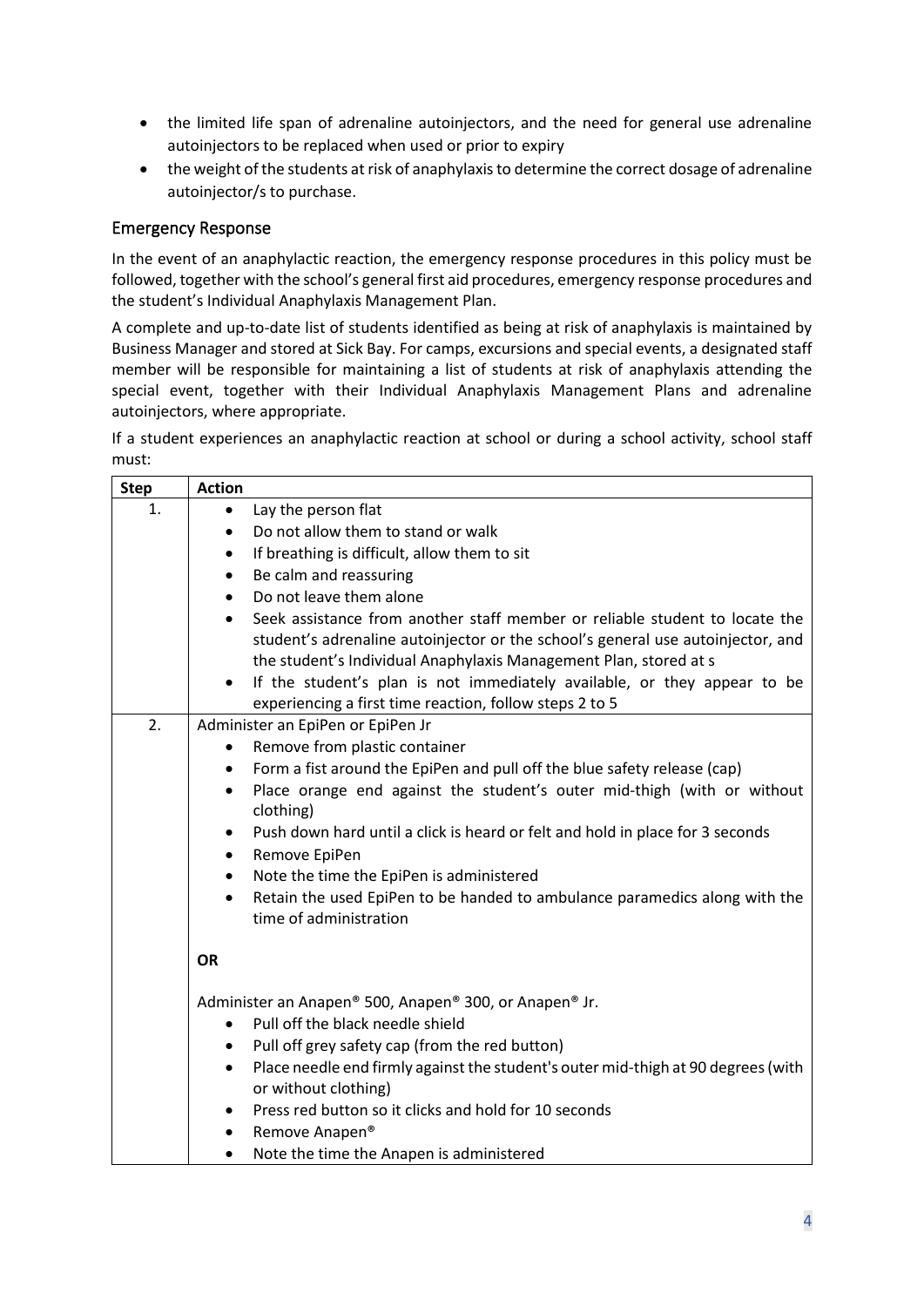|    | Retain the used Anapen to be handed to ambulance paramedics along with the<br>$\bullet$ |
|----|-----------------------------------------------------------------------------------------|
|    | time of administration                                                                  |
| 3. | Call an ambulance (000)                                                                 |
| 4. | If there is no improvement or severe symptoms progress (as described in the ASCIA       |
|    | Action Plan for Anaphylaxis), further adrenaline doses may be administered every five   |
|    | minutes, if other adrenaline autoinjectors are available.                               |
| 5. | Contact the student's emergency contacts.                                               |

If a student appears to be having a severe allergic reaction but has not been previously diagnosed with an allergy or being at risk of anaphylaxis, school staff should follow steps 2 – 5 as above.

Schools can use either the EpiPen® **and Anapen® on any student** suspected to be experiencing an anaphylactic reaction, regardless of the device prescribed in their ASCIA Action Plan.

Where possible, schools should consider using the correct dose of adrenaline autoinjector depending on the weight of the student. However, in an emergency if there is no other option available, any device should be administered to the student.

## Communication Plan

This policy will be available on Watsonia Primary School's website so that parents and other members of the school community can easily access information about Watsonia Primary School's anaphylaxis management procedures. The parents and carers of students who are enrolled at Watsonia Primary School and are identified as being at risk of anaphylaxis will also be provided with a copy of this policy.

The Principal is responsible for ensuring that all relevant staff, including casual relief staff, canteen staff and volunteers are aware of this policy and Watsonia Primary School's procedures for anaphylaxis management. Casual relief staff and volunteers who are responsible for the care and/or supervision of students who are identified as being at risk of anaphylaxis will also receive a verbal briefing on this policy, their role in responding to an anaphylactic reaction and where required, the identity of students at risk.

The Principal is also responsible for ensuring relevant staff are trained and briefed in anaphylaxis management, consistent with the Department's [Anaphylaxis Guidelines.](https://www2.education.vic.gov.au/pal/anaphylaxis/guidance)

#### Staff training

The Principal will ensure that the following school staff are appropriately trained in anaphylaxis management:

- School staff who conduct classes attended by students who are at risk of anaphylaxis
- School staff who conduct specialist classes, all canteen staff, admin staff, first aiders and any other member of school staff as required by the Principal based on a risk assessment.

Staff who are required to undertake training must have completed:

- an approved face-to-face anaphylaxis management training course in the last three years, or
- an approved online anaphylaxis management training course in the last two years.

Watsonia Primary School uses the following training course; Stiches Training course 22303VIC.

Staff are also required to attend a briefing on anaphylaxis management and this policy at least twice per year (with the first briefing to be held at the beginning of the school year), facilitated by a staff